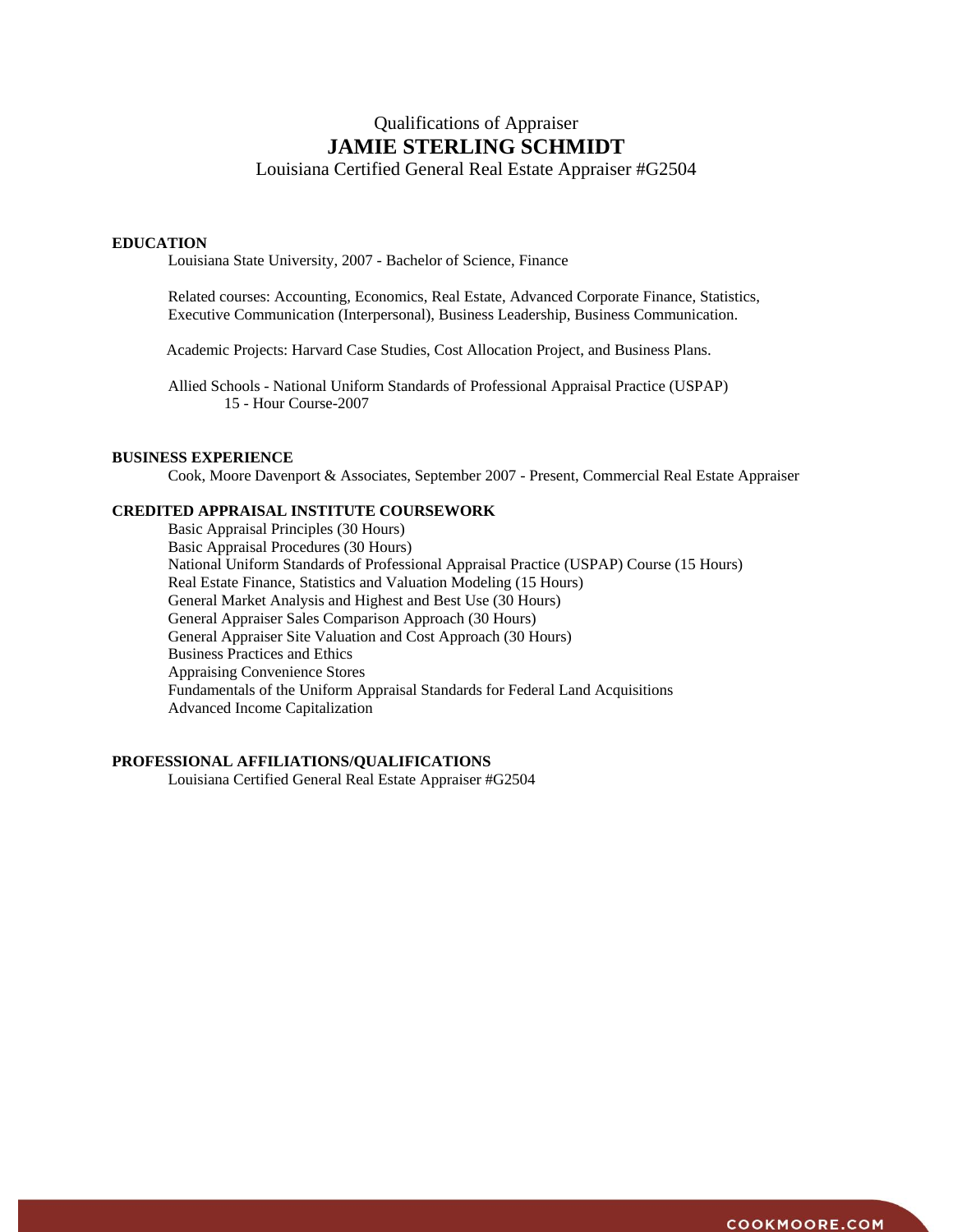# **SPECIALIZED APPRAISAL EXPERIENCE**

### *Apartments*

Grand Oaks Apartments, Baton Rouge, LA Chateau Baker Apartments, Baker, LA Lion's Way Apartments, Hammond, LA Little Vegas Apartments, Baton Rouge, LA Spanish Arms, Baton Rouge, LA Hidden Pointe Apartments, Baton Rouge, LA Audubon Pointe Apartments, Algiers, LA Cypress Gates Apartments, Denham Springs, LA Southern Place Apartments, Ville Platte, LA Grand Lakes Apartments, Grand Lake, LA Sam Vista Apartments, Baton Rouge, LA Parc Fontaine Apartments, Baton Rouge, LA Arbor Place Apartments, Terrytown, LA Pine Grove SS, Amite, LA

#### *Vacant Land*

West Lee Drive, Baton Rouge, LA Hardin Road, Slidell, LA Oklahoma Street, Baton Rouge, LA St. Ferdinand, Baton Rouge, LA Airline & Siegen, Baton Rouge, LA Mayeaux Property, Iberville, LA Gracie Subdivision, Baton Rouge, LA Highway 63, Pine Grove, LA Chef Highway, New Orleans, LA

*Rent Comp Study* Little Flowers Estates, Ponchatoula, LA

#### *Office Warehouse*

Blue Runner, Gonzales, LA Port Cargo Services, New Orleans, LA Evan Brooks, Baton Rouge, LA Greenwell Springs Road, Baton Rouge, LA Emco Technologies, Baton Rouge, LA 10030 Florida Boulevard, Walker, LA 950 Mahaffey Road, Port Allen, LA

## *Self Storage Facilities*

The Storage Center-Old Hammond, Baton Rouge, LA The Storage Center-Airway, Baton Rouge, LA The Storage Center-Oak Villa, Baton Rouge, LA The Storage Center-Greenwell Springs, Baton Rouge, LA The Storage Center-Lapalco, New Orleans, LA The Storage Center-Belle Chasse, New Orleans, LA The Storage Center-Wall, New Orleans, LA The Storage Center, Harding, Baton Rouge, LA The Storage Center-Richcroft, Baton Rouge, LA

LOR/ROS, Waggaman, LA St. Louis Pointe, Baton Rouge, LA Oak Villa Elderly, Algiers, LA Kenilworth Ridge Apartments, Baton Rouge, LA Enterprise Place SS, Alexandria, LA Bayou Park SS, Alexandria, LA St. Landry Crossing, Opelousas, LA Hideaway Crossing I SS, Alexandria, LA Hideaway Crossing II SS, Alexandria, LA Santa Rosa SS, Baton Rouge, LA South Point Apartments, Lafayette, LA Bluebonnet Place, Baton Rouge, LA Jefferson Heights, Baton Rouge, LA St. Paul's Estate, Hammond, LA Terrace I & II, Metairie, LA

## *Retail*

Vitality Sports, Baton Rouge, LA Stine Lumber, Jennings, LA Town South, Baton Rouge, LA Iberville Plaza, Plaquemine, LA Gateway 10, New Orleans, LA Pavillion Esplanade, Kenner, LA Central Park, Central, LA Perkins South, Baton Rouge, LA

## *Restaurant*

Canes, Siegen Lane, Baton Rouge, LA Jack in the Box, Airline Highway, Baton Rouge, LA Sammy's Grill, Highland Road, Baton Rouge, LA Izzo's Corporate Boulevard, Baton Rouge, LA Coyote Blues, Lafayette, LA Coyote Blues, Lake Charles, LA

## *Office Building*

Lake After Hours, Baton Rouge, LA 28446 Charley Watts Road, Livingston, LA West Tunnel Blvd., Houma, LA Bullard Medical Office Plaza, New Orleans, LA 245 Veterans Blvd, Denham Springs, LA 1025 Kaliste Saloom Road, Lafayette, LA 101 Plimsol Drive, Donaldsonville, LA Ochsner, Gonzales, LA Ochsner, Kenner, LA Ochsner, New Orleans, LA Vet Hospital, Luling, LA Urgent Care, Baton Rouge, LA